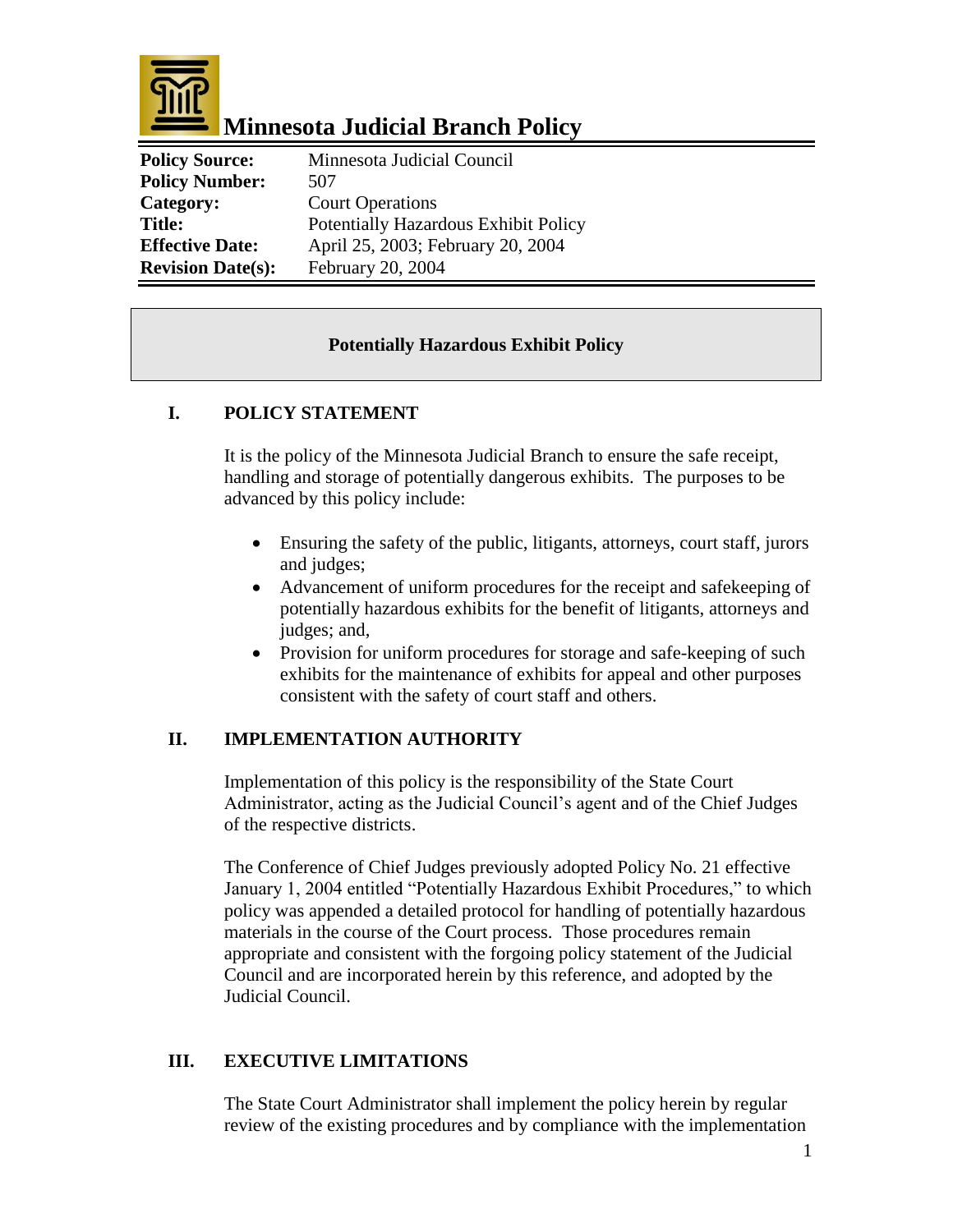authority section, above. The State Court Administrator shall ensure that the procedures and any amendments thereto are in compliance with all applicable laws and regulations.

The State Court Administrator shall review and amend those procedures from time to time by the use of ad hoc committee(s), the composition of which committee(s) shall include, at minimum, one-half  $(1/2)$  of its members being District Court Judges, at least one of which shall be a Chief Judge or Assistant Chief Judge of a judicial district.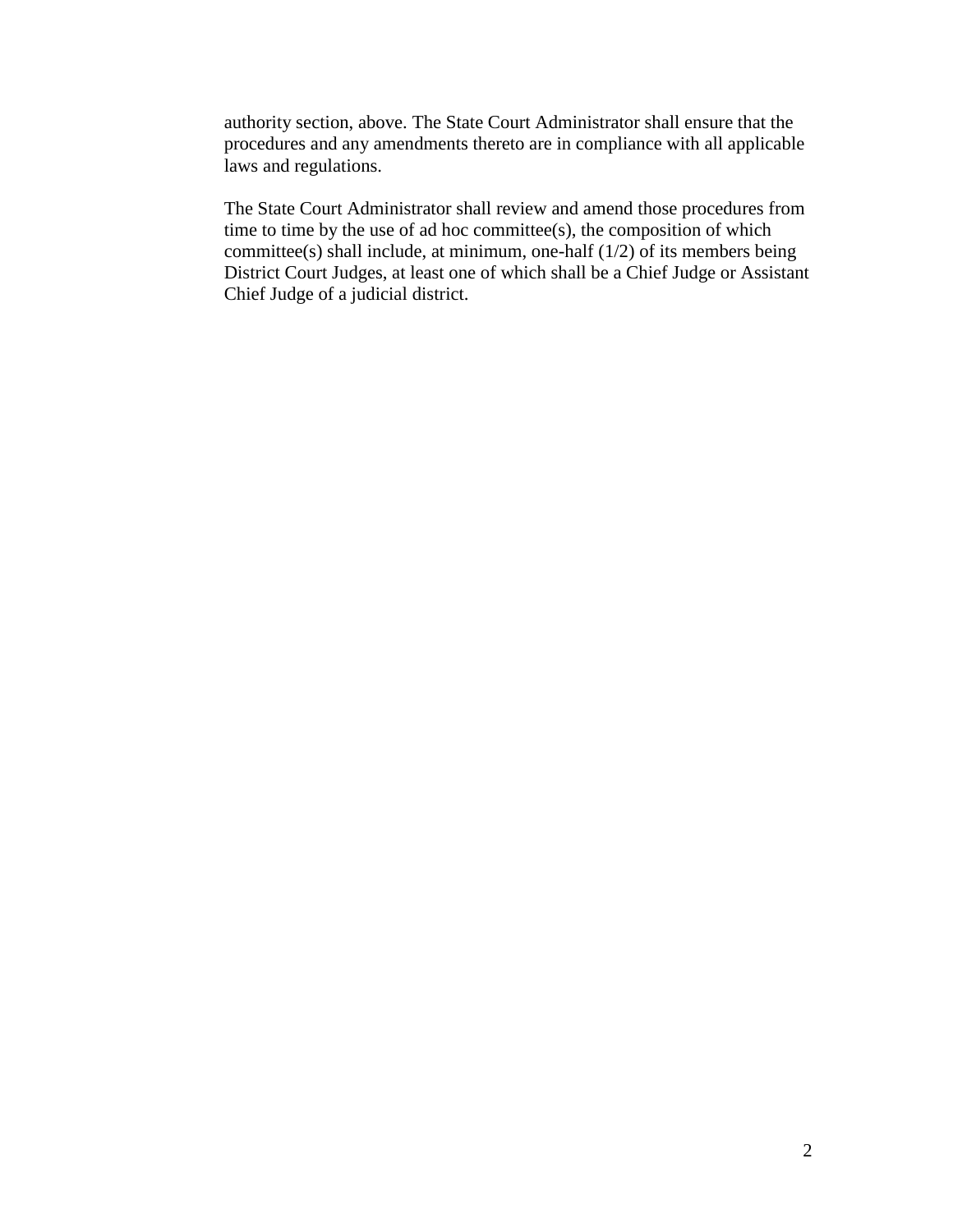#### **MINNESOTA STATE COURT SYSTEM Administrative Policy No. 21 SUBJECT: POTENTIALLY HAZARDOUS EXHIBIT PROCEDURES**

The Conference of Chief Judges met on April 25, 2003 and February 20, 2004 and considered issues raised with respect to the procedures for the handling of potentially hazardous exhibits.

With respect to that subject and the questions raised, and with consent and approval of the Conference of Chief Judges and Assistant Chief Judges, the State Court Administrator hereby issues the following administrative policy:

In order to comply with the requirements of the Minnesota Employees Right to Know Act (M.S. §182.653) relating to court employee exposure to harmful substances, harmful physical agents, and infections agents and in the interest of insuring that evidence integrity is maintained and that the property rights of individuals are preserved, the attached safety procedures shall be followed in the handling and storage of potentially hazardous exhibits.

Effective: February 20, 2004, as amended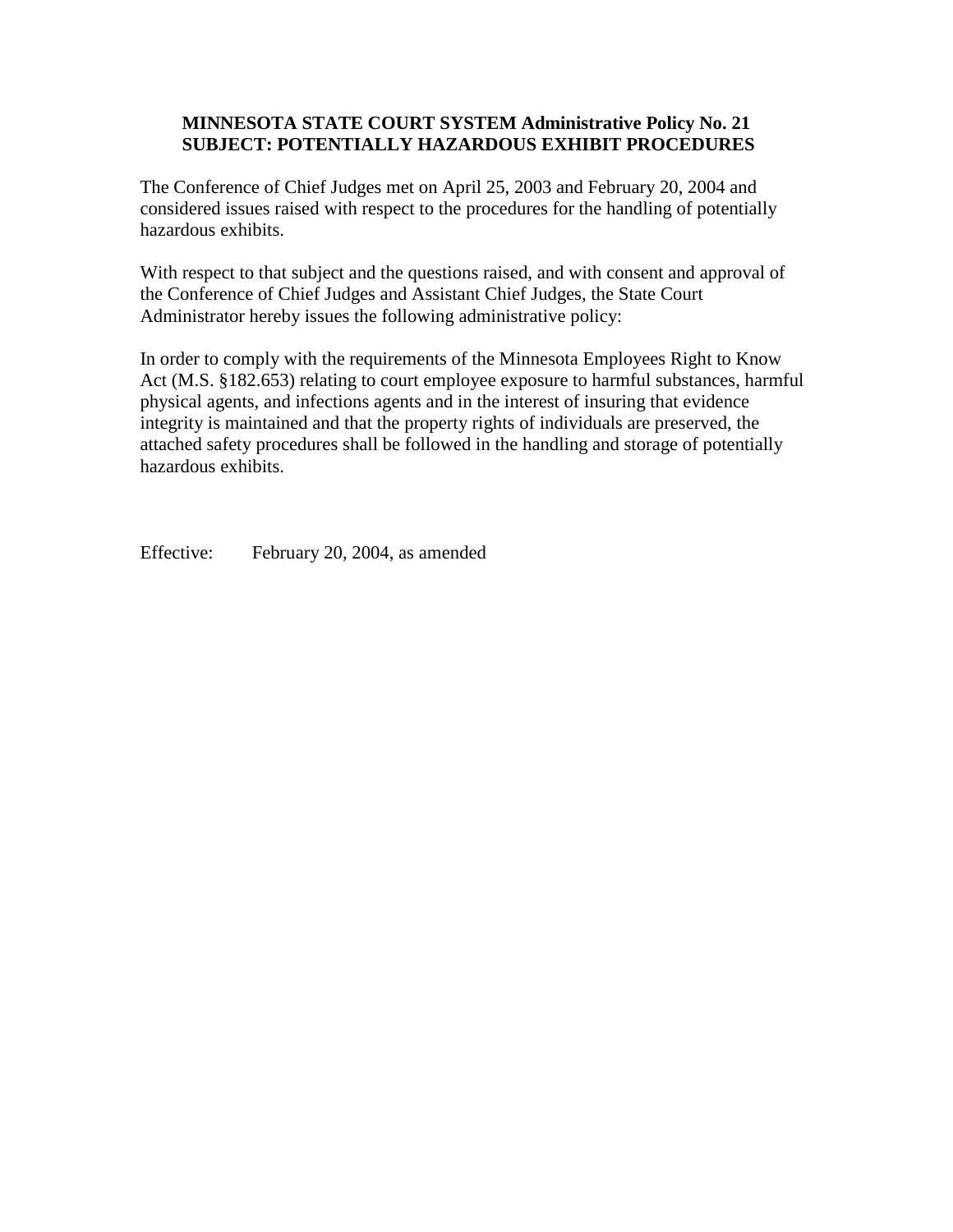# **COUNTY DISTRICT COURT BLANK JUDICIAL DISTRICT**

**Potentially Hazardous Exhibit Procedures** On or Before January 1, 2004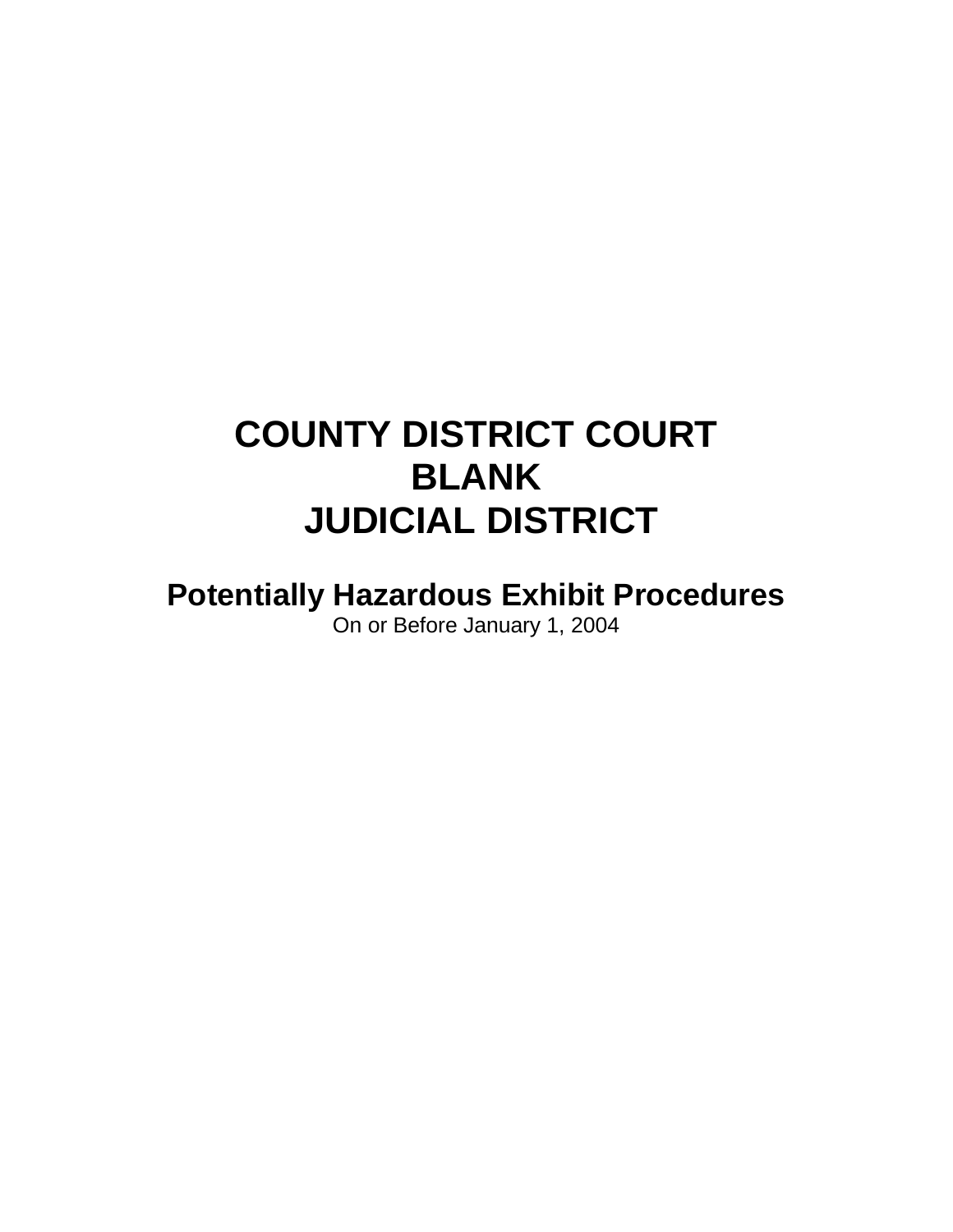### **Table of Contents**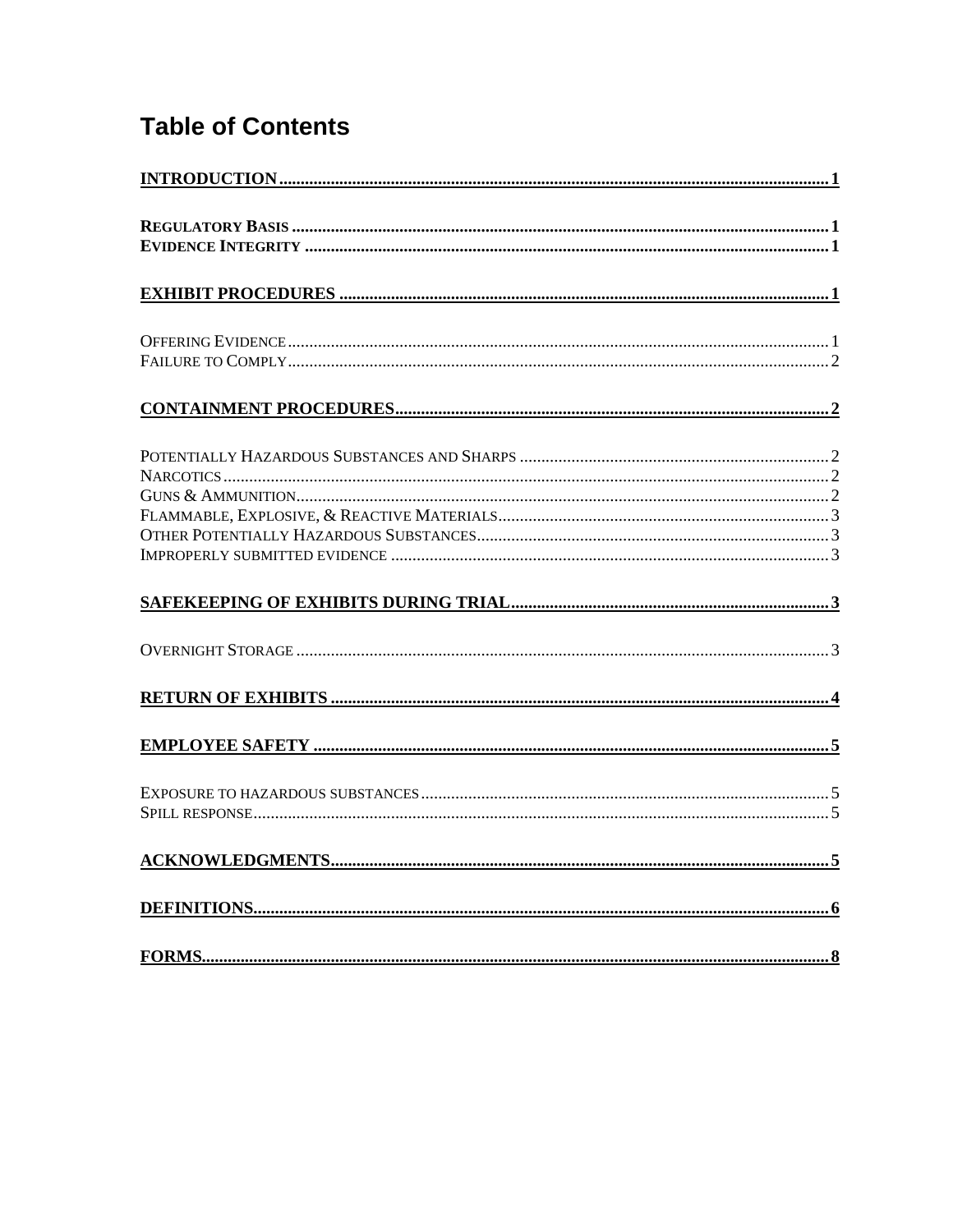#### **Introduction**

#### **IV. Regulatory Basis**

Judicial District Court employees are protected by the Minnesota Employee Right to Know Act (MN-ERTK), under Minnesota Statute §182.653, *Rights and Duties of Employers*.

The MN-ERTK requires employers to evaluate their workplaces for the presence of hazardous substances, harmful physical agents, and infectious agents and to provide information and training to employees concerning those substances or agents to which employees may be exposed. The Minnesota Employee Right To Know Act (MN-ERTK) rules are available online at

http://www.revisor.leg.state.mn.us/arule/5206/

The Judicial District Court has completed an inventory of hazardous substances, harmful physical agents, and infectious agents. Based on this inventory, the Judicial District Court has determined that employees may be potentially exposed to hazardous substances and infectious agents. This document describes the handling of potentially hazardous exhibits established by and for the Judicial District. Employees are not exposed to hazardous physical agents such as defined in MN-ERTK rules

Compliance with the procedures outlined in this document does not in itself constitute compliance with applicable state, federal health and/or County safety policies and procedures. For more information contact your departmental Health and Safety Team Leader.

#### **IV. Evidence Integrity**

In addition to protecting the health and safety of District Court employees, the Court has an interest in ensuring that evidence integrity is maintained and that the property rights of individuals are preserved.

These procedures are safety measures regarding the handling of certain items, which may be used as exhibits. Nothing contained in these procedures is intended to override the inherent power of the Court to render rulings, consistent with the rules of evidence and the rules of civil and criminal procedure, on the handling of exhibits being offered into evidence before the Court.

#### **Exhibit Procedures**

#### **Offering Evidence**

If a party intends to offer into evidence blood or other potentially hazardous substances at a hearing or trial, the party must give verbal notice to the judge hearing the case no later than 24 hours prior to offering the evidence describing the nature of the materials.

The Court, in its discretion, may issue an order regulating the handling, use and disposition of the materials and/or substances concerning any of the following matters:

- a jury view and/or photograph in lieu of transportation of the hazardous substance to the courthouse;
- **a** appointment of a custodian;
- **E** appointment of a disposition expert (hazardous substance contractor);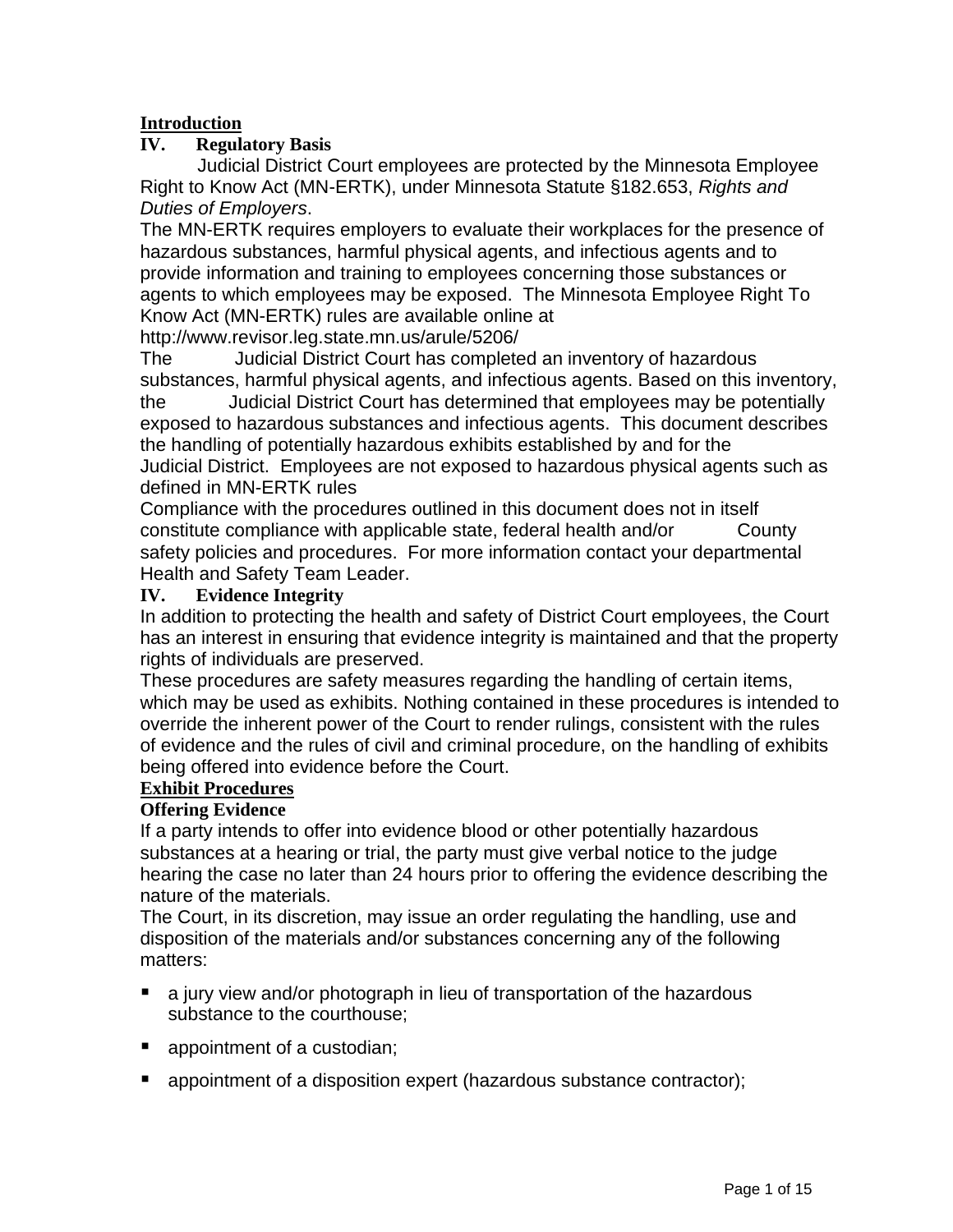- **a** appointment of a medical expert;
- $\blacksquare$  the amount to be transported or viewed;
- the container in which the hazardous substance is to be stored;
- the location and duration of handling and storage of the hazardous substance;
- the disposition of the hazardous substance; and
- other matters intended by the court to safeguard the public and the evidentiary record.

#### **Failure to Comply**

Failure to provide timely notice may be grounds for excluding or delaying the submission of hazardous substances in the Courthouse.

#### **Containment Procedures**

The following procedures have been developed to minimize exposure and potential injury of District Court employees and others involved in judicial proceedings related to evidence admission and handling.

#### **Potentially Hazardous Substances and Sharps**

Potentially hazardous substances must be contained and/or stored in an approved container and/or storage bag, as outlined below, strong enough to prevent breakage and contain spillage. The outside of the container and/or storage bag must:

- **E** clearly identify the contents
- be marked with appropriate hazardous warnings (e.g. corrosive, toxic) or labeled with a biohazard label, or both; and
- be labeled as required by city, state and federal regulations.

Bloodied clothing must be dry and shall be submitted in a sealed wrapping or package that is properly marked and labeled.

Blood vials must be submitted in approved secondary containers that are properly marked and labeled.

Contaminated sharps (hypodermic needles, razors, knives, etc.) must be submitted with protective coverings or within protective containers. Examples include sheathed knives and capped needles placed in sealed evidence bags. Contaminated sharps that cannot be sheathed or capped shall be enclosed in

sealed, puncture-resistant containers.

#### **Narcotics**

All drugs/narcotics are to be submitted in clear heavy-duty plastic bags or other types of transparent non-breakable containers. The access point of the bag or other container must be completely sealed with exhibit tape and properly marked and labeled.

#### **Guns & Ammunition**

All live ammunition is to be submitted to the Court in labeled and sealed envelopes.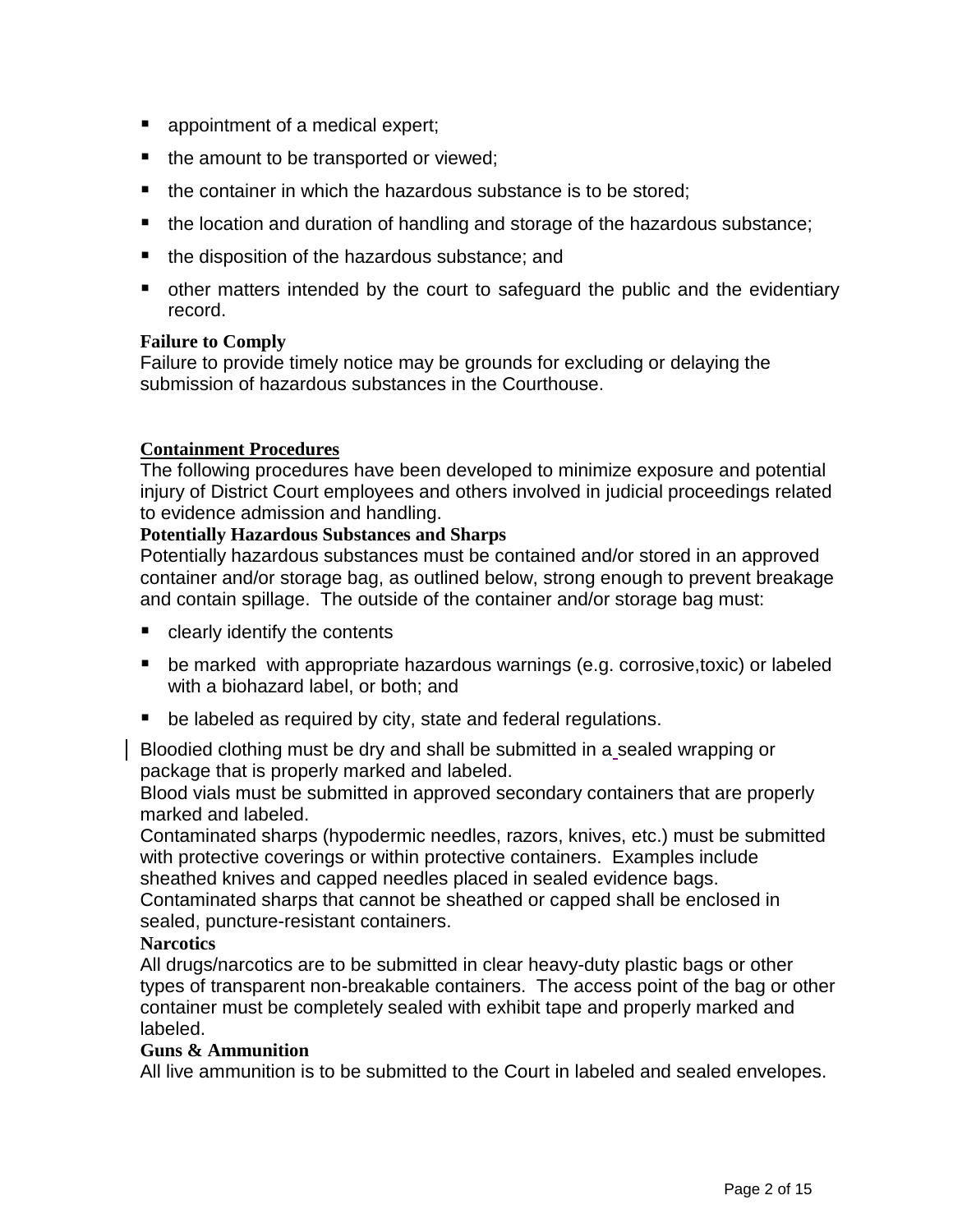Firearms must have all ammunition removed prior to submission to the Court. When submitted, the firearm must be in a condition that will not allow the trigger to operate. For example, firearms must have bolts removed and taped securely to the side or locked to the rear, cylinders swung out, loading gates open, or slides or breeches locked open.

#### **Flammable, Explosive, & Reactive Materials**

Flammable, explosive and reactive materials (e.g., black powder, or other explosive or highly reactive materials, excluding ammunition) shall be rendered non-explosive and/or non-reactive prior to submittal to the court.

#### **Other Potentially Hazardous Substances**

If any object has the potential of being a hazardous substance, it must be properly sealed, labeled and marked as such.

#### **Improperly submitted evidence**

Evidence that does not meet District Court containment specifications for evidence submission may not be accepted. In order to accommodate the needs of the court, a vendor under contract with the court may be contacted to contain or otherwise modify evidence to meet evidence requirements prior to submission to the court. In such instances a standard minimum fee of \$300 plus the cost of the containment will be charged to the submitting party.

#### **Safekeeping of Exhibits During Trial**

Before placing any exhibits in storage, the clerk responsible for exhibit storage is required to complete an inventory of the exhibits being received before placing them in storage. Upon completion of the inventory, the clerk responsible for storage must date and sign the Exhibit List certifying which exhibits have been placed in storage during trial.

#### **Overnight Storage**

Storage of exhibits overnight during a trial must be in either the designated exhibit storage area or a locked exhibit cabinet in the courtroom/chambers. If there are no lockable exhibit storage cabinets available, exhibits may be stored in the courtroom overnight only if authorized by the judge. Overnight storage of biohazardous materials, controlled substances, explosives, flammable materials and/or other potentially hazardous substances must be in a locked area or the designated storage area. Additionally:

 Prior to placing exhibits in storage, the clerk will insure that exhibits needing special storage containers are adequately packaged to prevent contamination of the area, odor, breakage or spillage.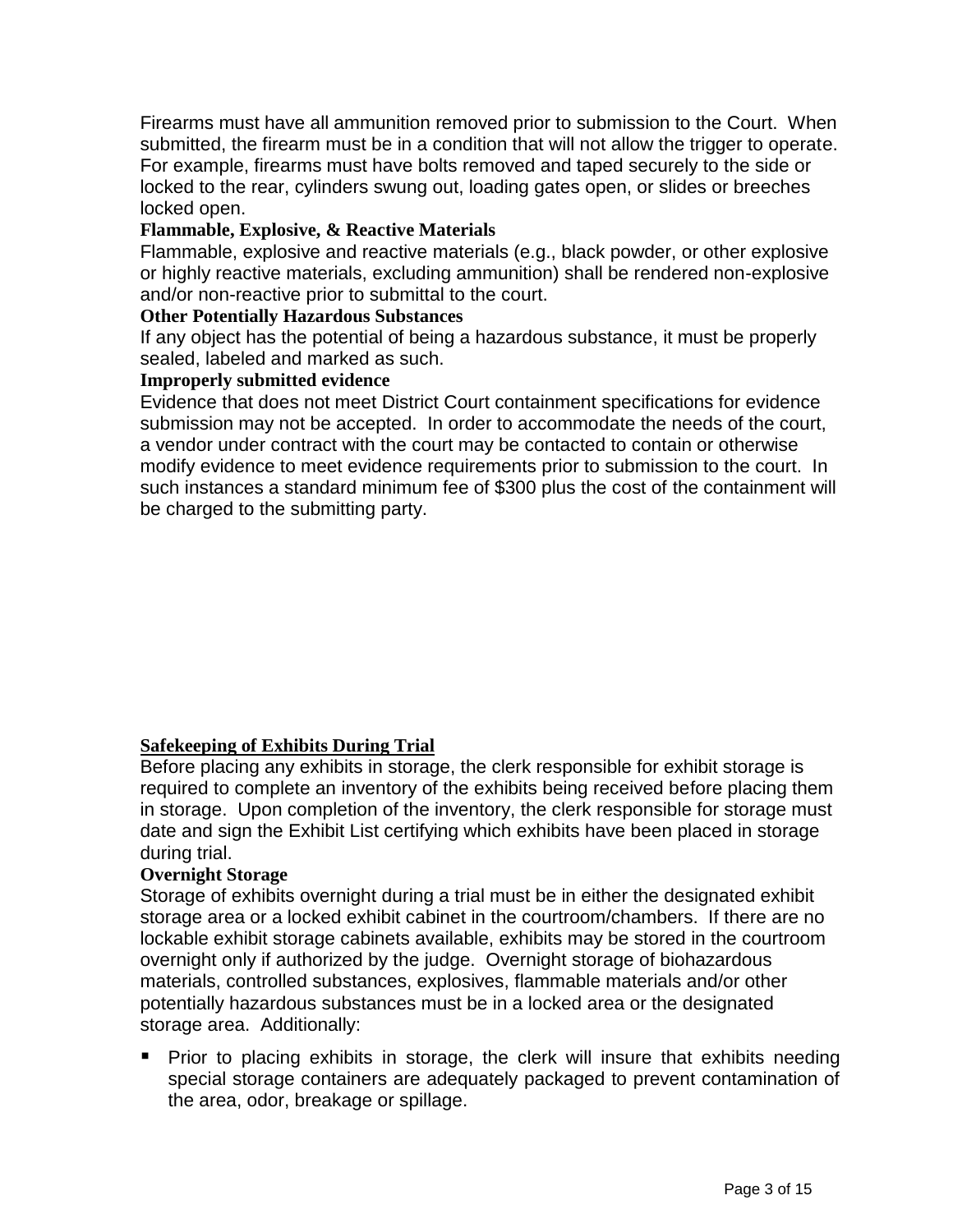- Before a firearm is placed in storage, it must be checked to be sure that there is no ammunition in it. All firearms must be stored in sealed gun cases.
- **Perishable exhibits or exhibits too large for the court's designated storage area** will be stored in a manner and in a place approved by the trial judge.

#### **IV.**

#### **Return of Exhibits**

At sentencing, the court, at counsel's request, will provide counsel the opportunity to be heard as to the disposition of trial exhibits. In the event counsel does not request a disposition of exhibits, exhibits shall immediately be returned to the offering party for either safekeeping or for transmittal to the appropriate law enforcement or investigative agency for safekeeping.

**In the event counsel requests a hearing for specific disposition of such exhibits, the court shall balance the following factors in fashioning such an order.** 

- 1. The safety of district court employees;
- 2. The public safety;
- 3. The preservation of the trial record for appeal;
- 4. The rights and interests of the parties;
- 5. Any other factors that bear on the fair, efficient and safe administration of justice.

The following are presumed to be appropriate dispositions:

- 1. Live ammunition, firearms, drugs, alcoholic beverages, perishable substances, flammable substances, hazardous substances, contaminated substances, and other potentially hazardous substances as identified by District Court shall be returned to the offering party for either safekeeping or for transmittal to the appropriate law enforcement or investigative agency for safekeeping.
- 2. Items that are unwieldy due to bulk or weight may be returned to the offering party.
- 3. Exhibits not identified above may be kept by District Court Administration.
- 4. All exhibits may be destroyed by the custodians of the exhibits after the expiration of sentence. Exhibits may be disposed of earlier with the consent of the court and prosecutor except that biological and fingerprint evidence related to the identity of the perpetrator may be disposed of early only after notice to the defendant and defense counsel and an opportunity to object.
- 5. Any party wishing to preserve exhibits or items beyond the time limits in paragraph 4 may file and serve an appropriate motion on the custodian of the exhibit or item before the date of destruction. Any person receiving such a motion shall preserve all exhibits and items until final order of the Court.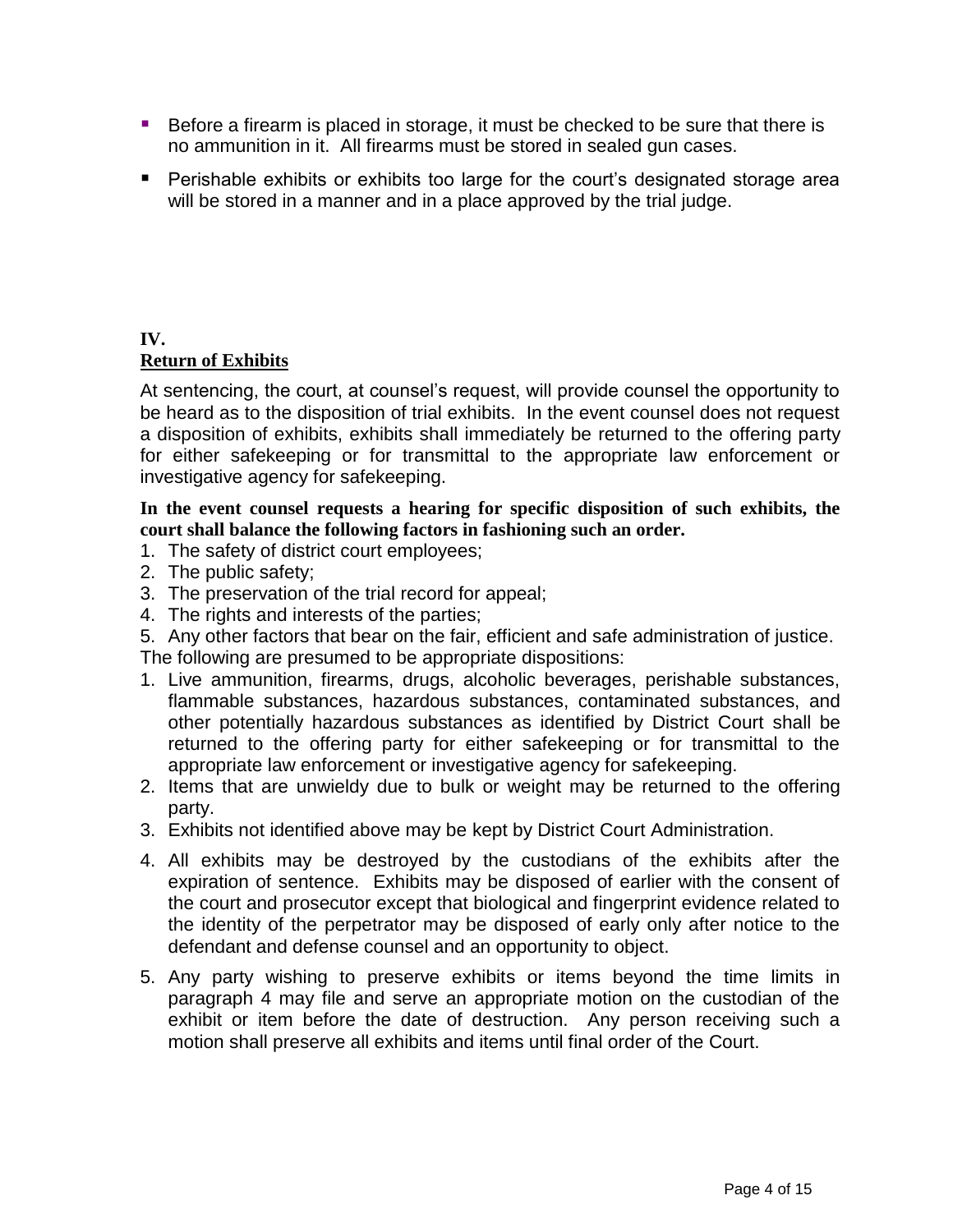6. District Court staff shall label all exhibits, before dispersal, with the District Court case number and the date of expiration of sentence, the permissible destruction date.

#### **Employee Safety**

#### **Exposure to hazardous substances**

If a District Court employee is exposed or believes he/she has been exposed to hazardous substances, the employee should immediately wash the affected area AND report the incident to the employee's supervisor. The supervisor is responsible for ensuring that a First Report of Injury is submitted to worker's compensation within seven (7) calendar days from the date of the incident. The supervisor shall contact a licensed medical professional if warranted. A licensed medical professional should be contacted within two (2) hours of exposure to potentially infectious agents. District Court recommends that employees seeking medical care for work-related injury obtain services through an Occupational Medicine Clinic. Employees may, at their discretion, seek medical care through their personal physician.

#### **Spill response**

(THIS WILL NEED TO BE DETERMINED AT THE LOCAL LEVEL-see below for Hennepin County example)

*Example: Hennepin County Building Operations will facilitate the cleanup and decontamination of spills and/or releases of hazardous substances in District Court. In the event a spill occurs, block off the area and contact building operations for assistance, please note contact information by location below:*

*Div I: Government Center: 612-348-5133*

*Div II: Brookdale: 763-569-3680*

*Div III: Ridgedale: 952-541-6283*

*Div IV: Southdale: 952-608-0934 (pager)*

*Juvenile Justice Center: 612-348-2887*

*Public Safety Facility: 612-596-7740 or 612-596-7763*

*Family Justice Center: 612-596-7179*

#### **Acknowledgments**

Special thanks go to the following individuals for their contributions and feedback. Andy Mitchell, Hennepin County Attorney C. Lynn Fundingsland, Minneapolis City Attorney Capt. Dan Dunlevy, Hennepin County Sheriff's Department Chief Judge Kevin Burke, Hennepin County District Court Conference of Chief Judges Court Executive Team David Wolff, Environmental Health and Safety Deb Kempi, Hennepin County District Court Hennepin County Criminal, Civil and Executive Committee James Kamin, Hennepin County Public Defender Janet Marshall, State of Minnesota Janina Wresh, Hennepin County Sheriff's Department Jennifer Bredenberg, Environmental Health and Safety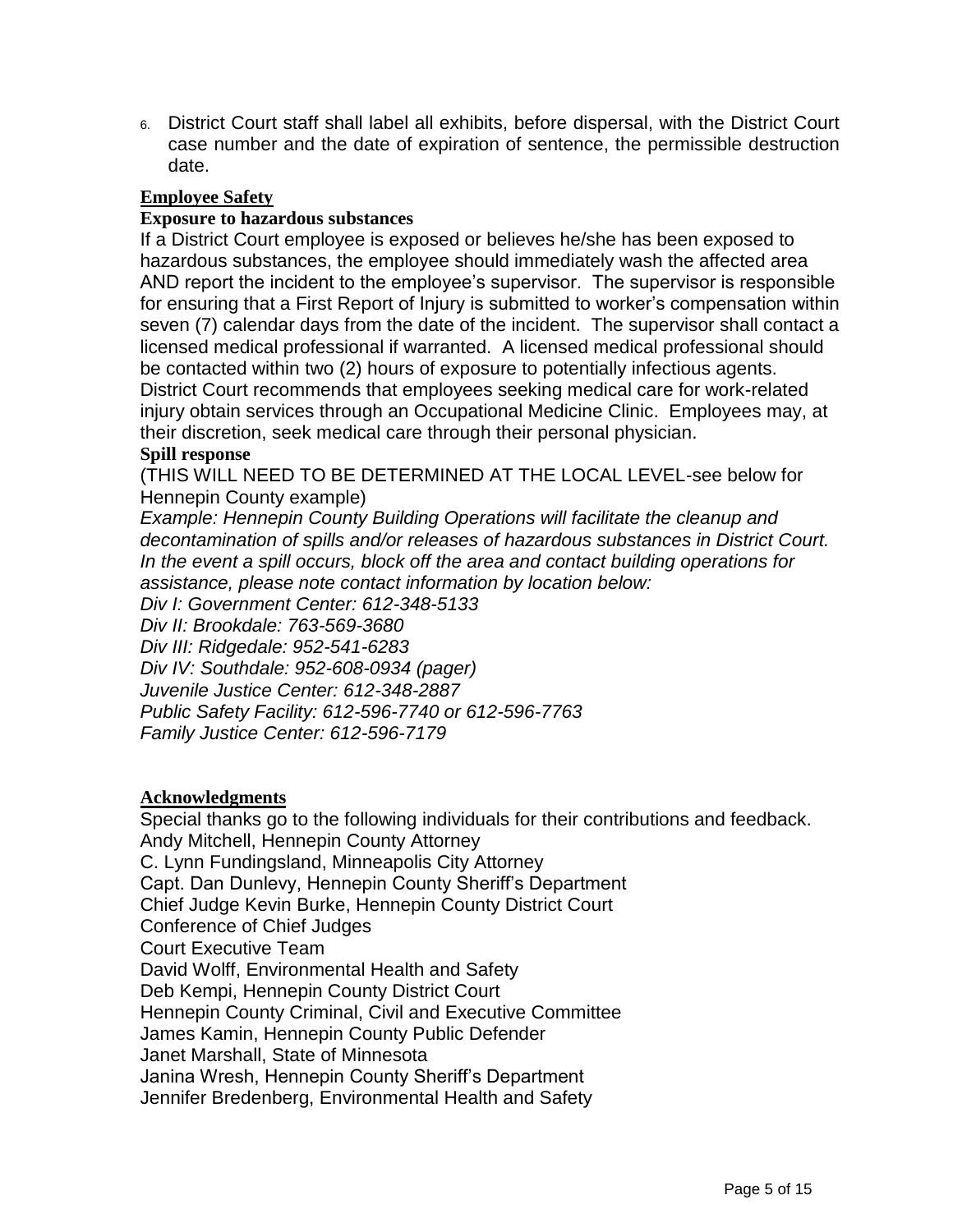JoAnn Gracyascz, Hennepin County District Court Judge Beryl Nord, Hennepin County District Court Judy Rehak, Attorney-State Supreme Court Kate Fogarty, Hennepin County District Court Ken Bergstrom, Hennepin County District Court Kerstin Hammarberg, Minneapolis Police Department Linda Milburn, Hennepin County District Court Lt. Rick Werenicz, Hennepin County Sheriff's Department Marsha Unthank, Hennepin County District Court Mike Kelley, Hennepin County District Court Michael Moriarity, Ramsey County District Court Pete Cahill, Hennepin County Attorney Richard D. Schultz, Hennepin County Risk Management Division Rita Weimar, Hennepin County Criminal Division Rudi Anders, State Supreme Court Toni Beitz, Hennepin County Attorney Vicki Riven, Hennepin County District Court

#### **Definitions**

| <b>Biohazard label</b>        | A label meeting the requirements of the Occupational Health and Safety<br>Administration (OSHA) Bloodborne Pathogen Standard 29CFR1910.1030<br>for biohazard labels.                                                                                                                                                       |
|-------------------------------|----------------------------------------------------------------------------------------------------------------------------------------------------------------------------------------------------------------------------------------------------------------------------------------------------------------------------|
| Biohazardous materials        | Biohazardous materials are materials of biological origin that could<br>potentially cause harm to humans, domestic or wild animals, or plants.<br>Biohazardous materials may be infectious or toxic non-infectious in<br>nature.                                                                                           |
| Bloodborne pathogen           | Pathogenic microorganisms that are present in human blood and can<br>cause disease in humans. These pathogens include, but are not limited<br>to, hepatitis B virus (HBV) and human immunodeficiency virus (HIV).                                                                                                          |
| Contaminated                  | The presence or the reasonably anticipated presence of blood or other<br>potentially infectious materials on an item or surface.                                                                                                                                                                                           |
| <b>Contaminated Sharps</b>    | Any contaminated object that can penetrate the skin including, but not<br>limited to, needles, scalpels, broken glass, broken capillary tubes, and<br>exposed ends of dental wires.                                                                                                                                        |
| Controlled substances         | Drugs and drug products regulated under Controlled Substances Act.                                                                                                                                                                                                                                                         |
| Decontamination               | The use of physical or chemical means to remove, inactivate, or destroy<br>bloodborne pathogens or potentially infectious agents on a surface or<br>item to the point where they are no longer capable of transmitting<br>infectious particles and the surface or item is rendered safe for handling,<br>use, or disposal. |
| Drugs                         | (see Controlled substances)                                                                                                                                                                                                                                                                                                |
| <b>Expiration of Sentence</b> | The date a defendant is either discharged from probation without<br>execution of sentence or the date a defendant serving an executed<br>sentence is discharged from supervised or special release.                                                                                                                        |
| Explosive                     | A substance, especially a prepared chemical, that has the potential to explode or<br>cause an explosion.                                                                                                                                                                                                                   |
| <b>Exposure Incident</b>      | A specific eye, mouth, other mucous membrane, non-intact skin, or<br>parenteral contact with blood or other potentially infectious materials that<br>results from the performance of an employee's duties.                                                                                                                 |
|                               |                                                                                                                                                                                                                                                                                                                            |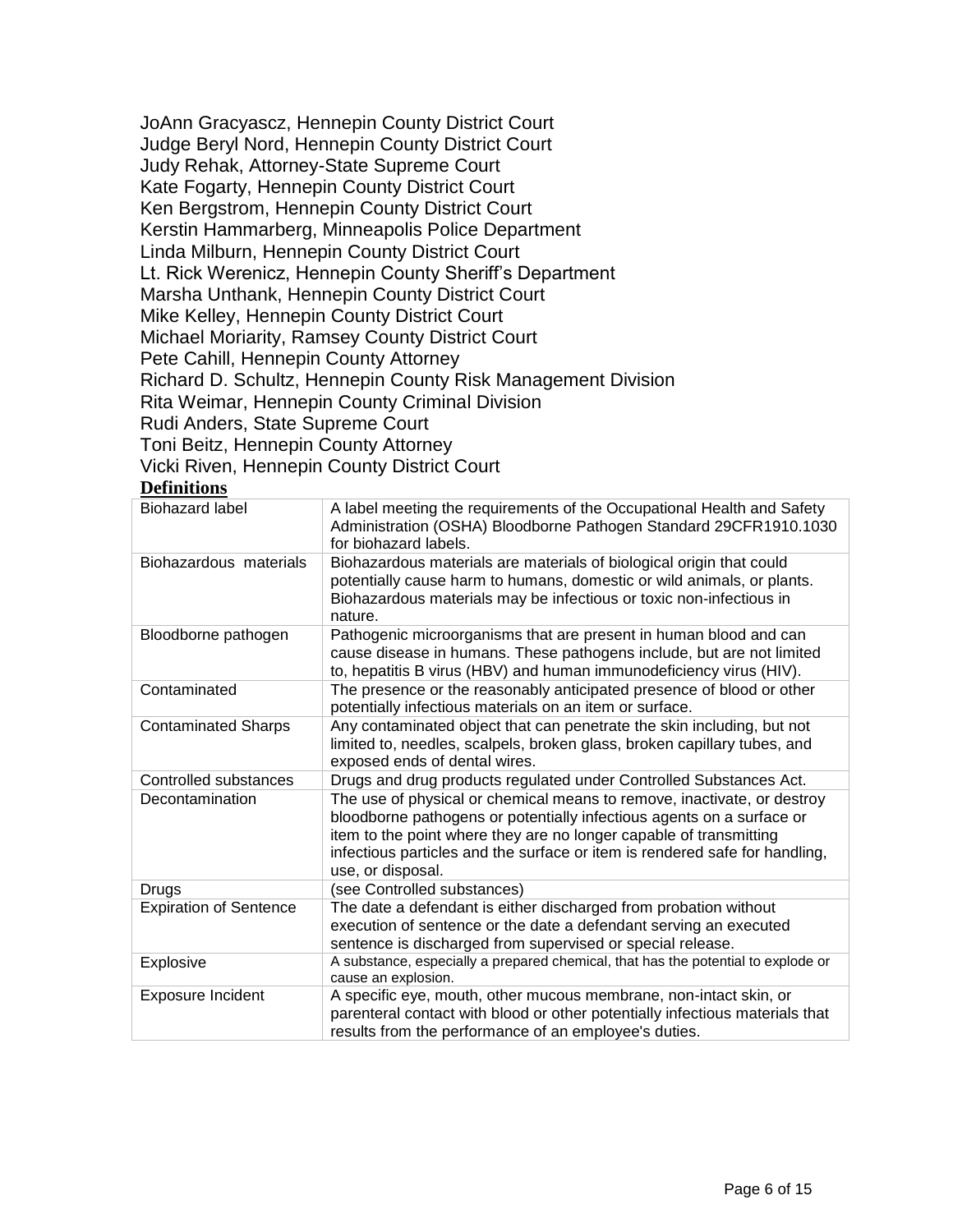| A chemical that includes one of the following categories:<br>(a) "Aerosol, flammable." An aerosol that, when tested by the method<br>described in 16 CFR 1500.45, yields a flame projection exceeding 18                                                                                                                                                                                                                                                                                                                                                                                                                                                                                                        |
|-----------------------------------------------------------------------------------------------------------------------------------------------------------------------------------------------------------------------------------------------------------------------------------------------------------------------------------------------------------------------------------------------------------------------------------------------------------------------------------------------------------------------------------------------------------------------------------------------------------------------------------------------------------------------------------------------------------------|
| inches at full valve opening, or a flashback (a flame extending back to<br>the valve) at any degree of valve opening.<br>(b) "Gas, flammable." (1) A gas that, at ambient temperature and<br>pressure, forms a flammable mixture with air at a concentration of 13<br>percent by volume or less; or (2) A gas that, at ambient temperature                                                                                                                                                                                                                                                                                                                                                                      |
| and pressure, forms a range of flammable mixtures with air wider than<br>12 percent by volume, regardless of the lower limit.<br>(c) "Liquid, flammable." Any liquid having a flashpoint below 100°F<br>(37.8°C), except any mixture having components with flashpoints of                                                                                                                                                                                                                                                                                                                                                                                                                                      |
| 100°F (37.8°C) or higher, the total of which make up 99 percent or<br>more of the total volume of mixture.                                                                                                                                                                                                                                                                                                                                                                                                                                                                                                                                                                                                      |
| (d) "Solid, flammable." A solid, other than a blasting agent or explosive<br>as defined in 1910.109(a), that is liable to cause fire through friction,<br>absorption of moisture, spontaneous chemical change, or retained heat<br>from manufacturing or processing, or which can be ignited readily and<br>when ignited burns so vigorously and persistently as to create a serious<br>hazard. A solid is a flammable solid if, when tested by the method<br>described in 16 CFR 1500.44, it ignites and burns with a self-sustained                                                                                                                                                                           |
| flame at a rate greater than one-tenth of an inch per second along its<br>major axis.                                                                                                                                                                                                                                                                                                                                                                                                                                                                                                                                                                                                                           |
| Heat, noise, ionizing radiation and non-ionizing radiation as defined in<br>Minnesota rules 5206.0500 HARMFUL PHYSICAL AGENTS. See text at<br>http://www.revisor.leg.state.mn.us/arule/5206/0500.html.                                                                                                                                                                                                                                                                                                                                                                                                                                                                                                          |
| Substances defined and listed in Minnesota rules 5206.0400<br>HAZARDOUS SUBSTANCES. See text at<br>http://www.revisor.leg.state.mn.us/arule/5206/0400.html.                                                                                                                                                                                                                                                                                                                                                                                                                                                                                                                                                     |
| Agents defined and listed in Minnesota rules 5206.0600 INFECTIOUS<br>AGENTS. See text at<br>http://www.revisor.leg.state.mn.us/arule/5206/0600.html.                                                                                                                                                                                                                                                                                                                                                                                                                                                                                                                                                            |
| A person whose legally permitted scope of practice allows him or her to<br>independently perform the activities required by under the Bloodborne<br>Pathogen standard - Hepatitis B Vaccination and Post-exposure<br>Evaluation and Follow-up.                                                                                                                                                                                                                                                                                                                                                                                                                                                                  |
| (see Controlled substances)                                                                                                                                                                                                                                                                                                                                                                                                                                                                                                                                                                                                                                                                                     |
| (1) The following human body fluids: semen, vaginal secretions,<br>cerebrospinal fluid, synovial fluid, pleural fluid, pericardial fluid, peritoneal<br>fluid, amniotic fluid, saliva in dental procedures, any body fluid that is<br>visibly contaminated with blood, and all body fluids in situations where it is<br>difficult or impossible to differentiate between body fluids; (2) Any unfixed<br>tissue or organ (other than intact skin) from a human (living or dead); and<br>(3) HIV-containing cell or tissue cultures, organ cultures, and HIV- or<br>HBV-containing culture medium or other solutions; and blood, organs, or<br>other tissues from experimental animals infected with HIV or HBV. |
| Piercing mucous membranes or the skin barrier through such events as<br>needlesticks, human bites, cuts, and abrasions.                                                                                                                                                                                                                                                                                                                                                                                                                                                                                                                                                                                         |
| Specialized clothing or equipment worn by an employee for protection<br>against a hazard. General work clothes (e.g., uniforms, pants, shirts or<br>blouses) not intended to function as protection against a hazard are not<br>considered to be personal protective equipment.                                                                                                                                                                                                                                                                                                                                                                                                                                 |
|                                                                                                                                                                                                                                                                                                                                                                                                                                                                                                                                                                                                                                                                                                                 |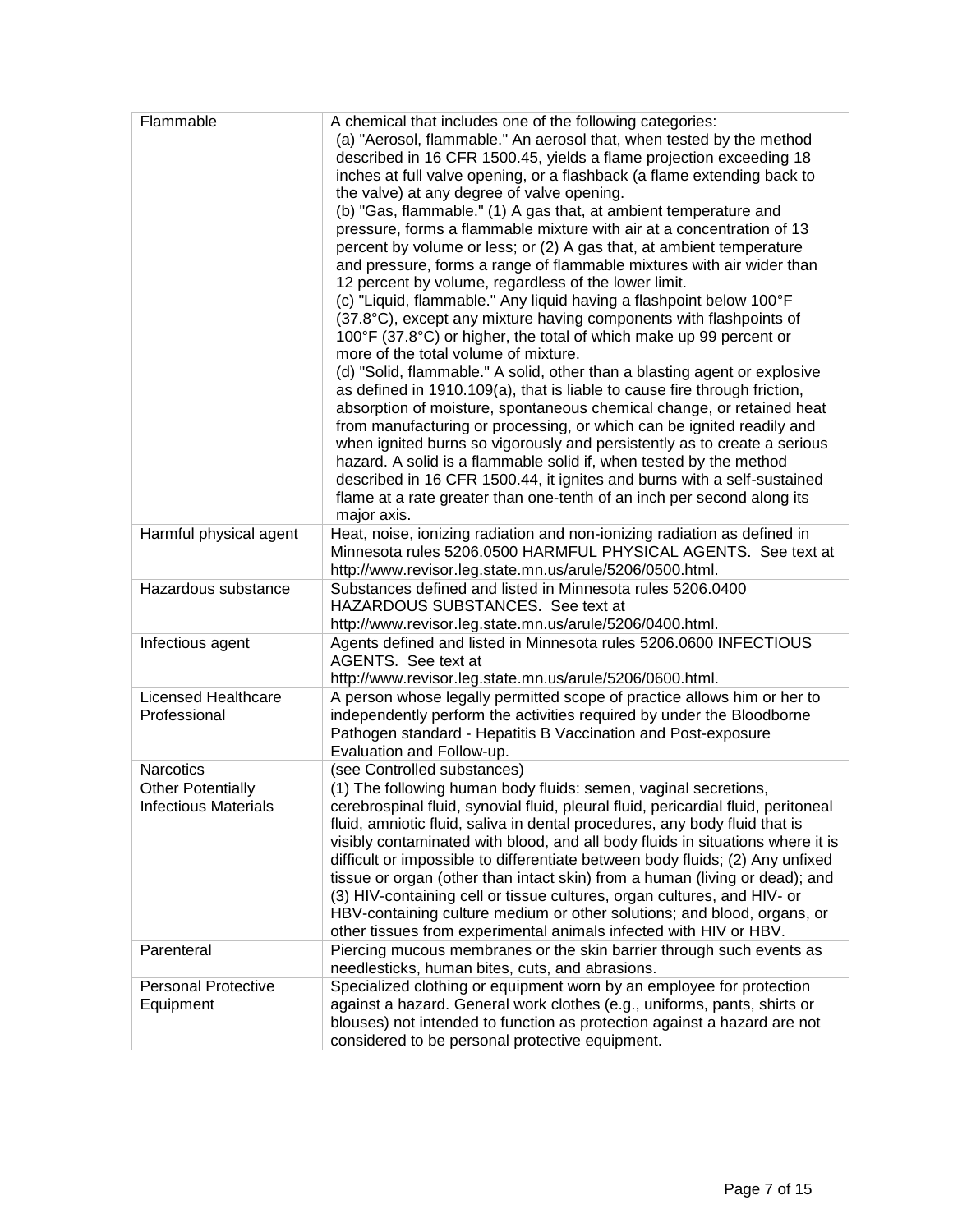| Reactive            | Tending toward decomposition or other unwanted chemical change<br>during normal handling or storage. A chemical that, in the pure state, or<br>as produced or transported, will vigorously polymerize, decompose,<br>condense or become self-reactive under conditions of shocks, pressure or<br>temperature. |  |  |  |
|---------------------|---------------------------------------------------------------------------------------------------------------------------------------------------------------------------------------------------------------------------------------------------------------------------------------------------------------|--|--|--|
| Secondary container | A second container which prevents leakage during handling, processing,<br>storage, transport, or shipping.                                                                                                                                                                                                    |  |  |  |

**Forms**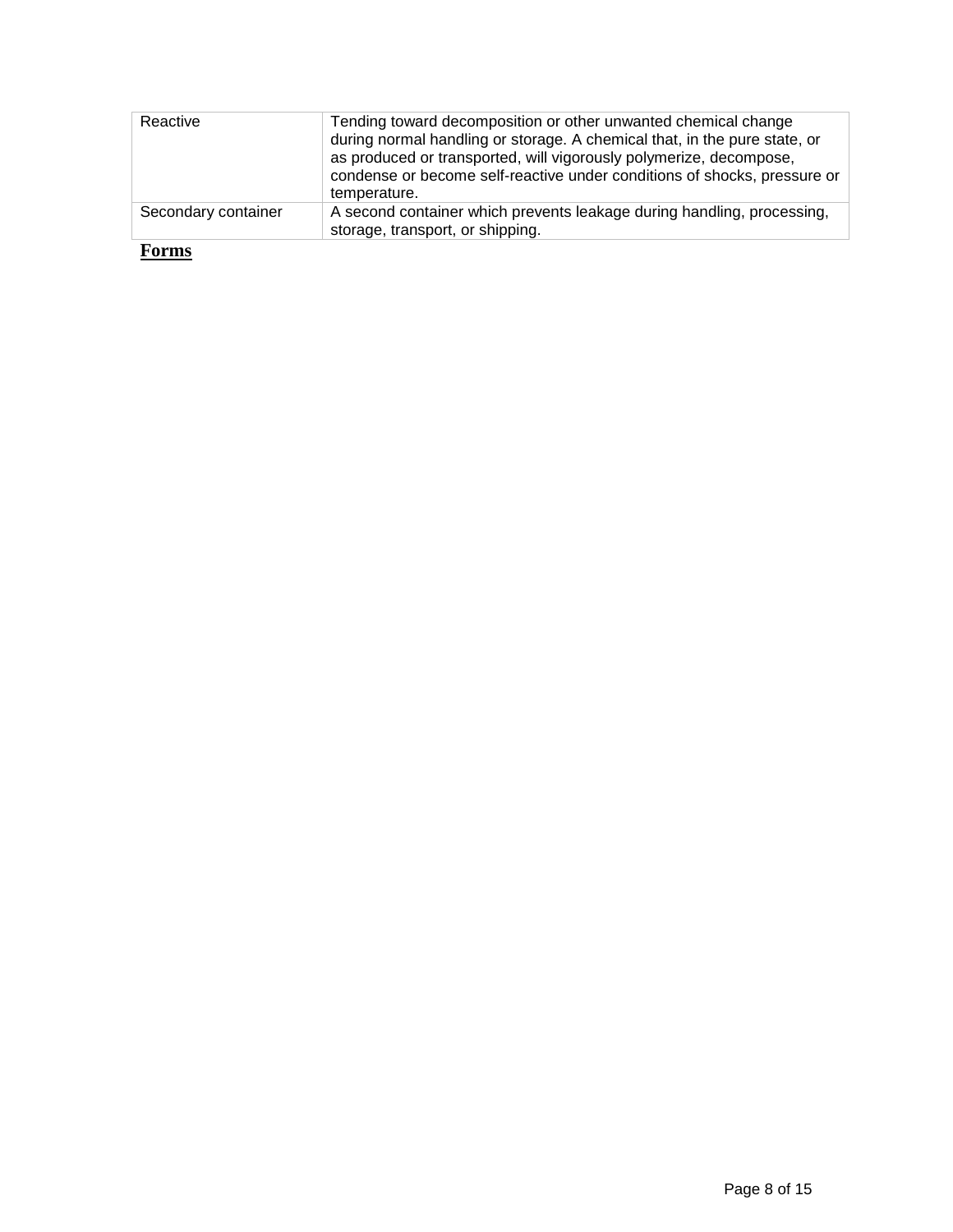### **CRIMINAL EXHIBITS Defense Exhibits**

Case No. \_\_\_\_\_\_\_\_\_\_\_\_\_\_\_\_\_\_\_\_ Expiration of Sentence Date \_\_\_\_\_\_\_\_\_\_\_\_\_\_\_\_\_\_\_\_\_\_ Page \_\_\_\_\_

|                           |                                       | <b>Defendant</b>          |                                 |             |                 |
|---------------------------|---------------------------------------|---------------------------|---------------------------------|-------------|-----------------|
| Judge                     |                                       |                           | <b>Clerk</b>                    |             |                 |
| <b>Attorney for State</b> |                                       |                           | <b>Attorney for Defendant</b>   |             |                 |
| <b>Defendant Exhibits</b> | <b>Judicial</b><br><b>Disposition</b> | <b>Deposit</b><br>w/Clerk | <b>Returned Exhibits</b><br>Who | <b>Date</b> | <b>Initials</b> |
| 1)                        |                                       |                           |                                 |             |                 |
| 2)                        |                                       |                           |                                 |             |                 |
| 3)                        |                                       |                           |                                 |             |                 |
| 4)                        |                                       |                           |                                 |             |                 |
| 5)                        |                                       |                           |                                 |             |                 |
| 6)                        |                                       |                           |                                 |             |                 |
| 7)                        |                                       |                           |                                 |             |                 |
| 8)                        |                                       |                           |                                 |             |                 |
| 9)                        |                                       |                           |                                 |             |                 |
| 10)                       |                                       |                           |                                 |             |                 |
| 11)                       |                                       |                           |                                 |             |                 |
| 12)                       |                                       |                           |                                 |             |                 |
| 13)                       |                                       |                           |                                 |             |                 |
| 14)                       |                                       |                           |                                 |             |                 |
| 15)                       |                                       |                           |                                 |             |                 |
| 16)                       |                                       |                           |                                 |             |                 |
| 17)                       |                                       |                           |                                 |             |                 |
| 18)                       |                                       |                           |                                 |             |                 |
| $\overline{19}$           |                                       |                           |                                 |             |                 |
| $\overline{2}0)$          |                                       |                           |                                 |             |                 |
| IV.<br>IV.                |                                       |                           |                                 |             |                 |
|                           |                                       |                           |                                 |             | Date            |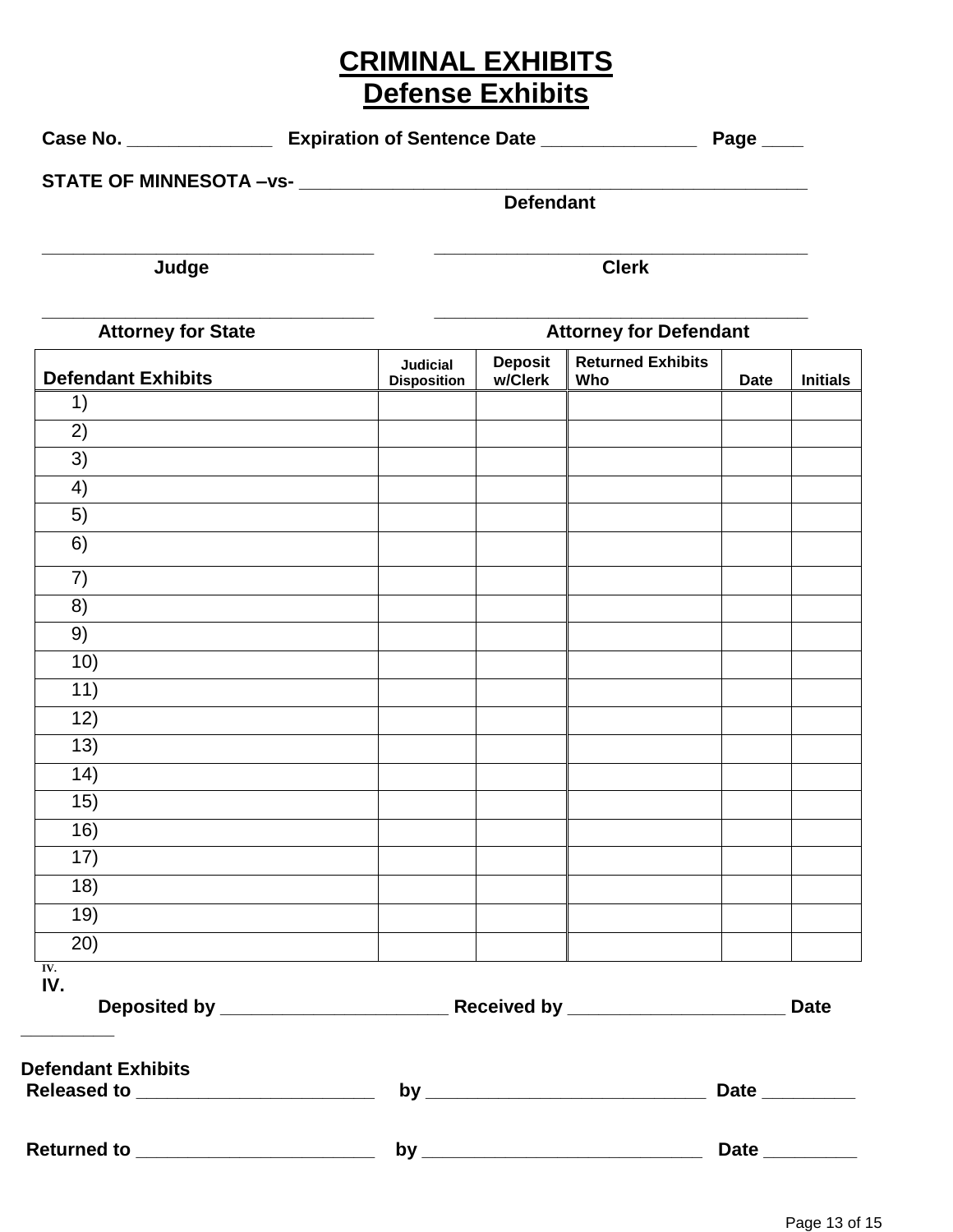## **CRIMINAL EXHIBITS State's Exhibits**

| Case No. | <b>Expiration of Sentence Date</b> | Page |  |
|----------|------------------------------------|------|--|
|----------|------------------------------------|------|--|

**\_\_\_\_\_\_\_\_\_\_\_\_\_\_\_\_\_\_\_\_\_\_\_\_\_\_\_\_\_\_\_\_ \_\_\_\_\_\_\_\_\_\_\_\_\_\_\_\_\_\_\_\_\_\_\_\_\_\_\_\_\_\_\_\_\_\_\_\_**

**STATE OF MINNESOTA –vs- \_\_\_\_\_\_\_\_\_\_\_\_\_\_\_\_\_\_\_\_\_\_\_\_\_\_\_\_\_\_\_\_\_\_\_\_\_\_\_\_\_\_\_\_\_\_\_\_\_**

**Defendant**

**Judge Clerk**

**\_\_\_\_\_\_\_\_\_\_\_\_\_\_\_\_\_\_\_\_\_\_\_\_\_\_\_\_\_\_\_\_ \_\_\_\_\_\_\_\_\_\_\_\_\_\_\_\_\_\_\_\_\_\_\_\_\_\_\_\_\_\_\_\_\_\_\_\_**

| <b>Attorney for State</b> |                                       |                           | <b>Attorney for Defendant</b>   |             |                 |
|---------------------------|---------------------------------------|---------------------------|---------------------------------|-------------|-----------------|
| <b>State Exhibits</b>     | <b>Judicial</b><br><b>Disposition</b> | <b>Deposit</b><br>w/Clerk | <b>Returned Exhibits</b><br>Who | <b>Date</b> | <b>Initials</b> |
| 1)                        |                                       |                           |                                 |             |                 |
| 2)                        |                                       |                           |                                 |             |                 |
| $\overline{3)}$           |                                       |                           |                                 |             |                 |
| 4)                        |                                       |                           |                                 |             |                 |
| 5)                        |                                       |                           |                                 |             |                 |
| $\overline{6)}$           |                                       |                           |                                 |             |                 |
| 7)                        |                                       |                           |                                 |             |                 |
| $\overline{8}$            |                                       |                           |                                 |             |                 |
| 9)                        |                                       |                           |                                 |             |                 |
| 10)                       |                                       |                           |                                 |             |                 |
| $\overline{11}$ )         |                                       |                           |                                 |             |                 |
| 12)                       |                                       |                           |                                 |             |                 |
| $\overline{13)}$          |                                       |                           |                                 |             |                 |
| (14)                      |                                       |                           |                                 |             |                 |
| 15)                       |                                       |                           |                                 |             |                 |
| 16)                       |                                       |                           |                                 |             |                 |
| $\overline{17}$           |                                       |                           |                                 |             |                 |
| 18)                       |                                       |                           |                                 |             |                 |
| 19)                       |                                       |                           |                                 |             |                 |
| (20)                      |                                       |                           |                                 |             |                 |
| IV.<br>IV.                |                                       |                           |                                 |             |                 |
|                           |                                       |                           |                                 |             |                 |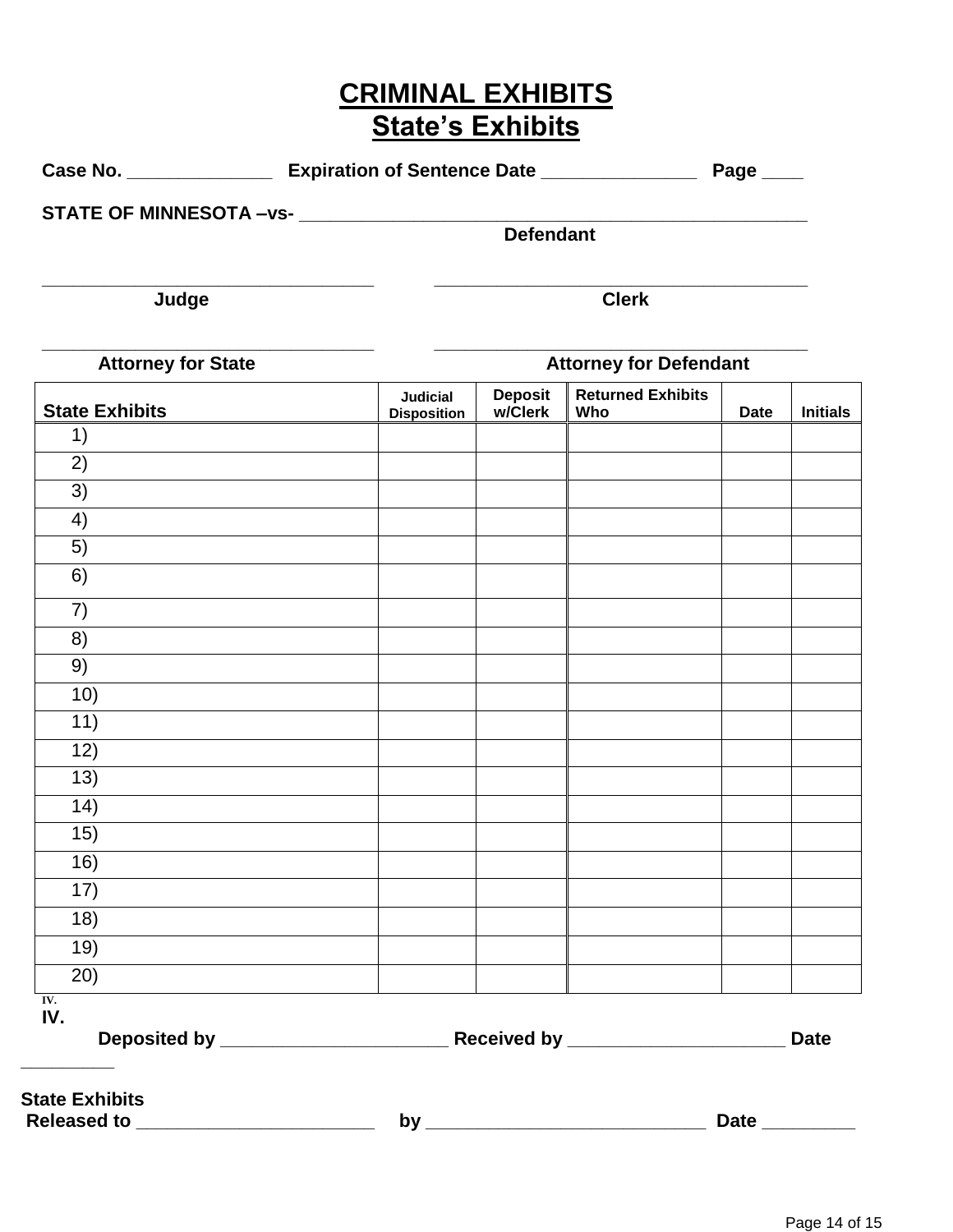**Returned to \_\_\_\_\_\_\_\_\_\_\_\_\_\_\_\_\_\_\_\_\_\_\_ by \_\_\_\_\_\_\_\_\_\_\_\_\_\_\_\_\_\_\_\_\_\_\_\_\_\_\_ Date \_\_\_\_\_\_\_\_\_**